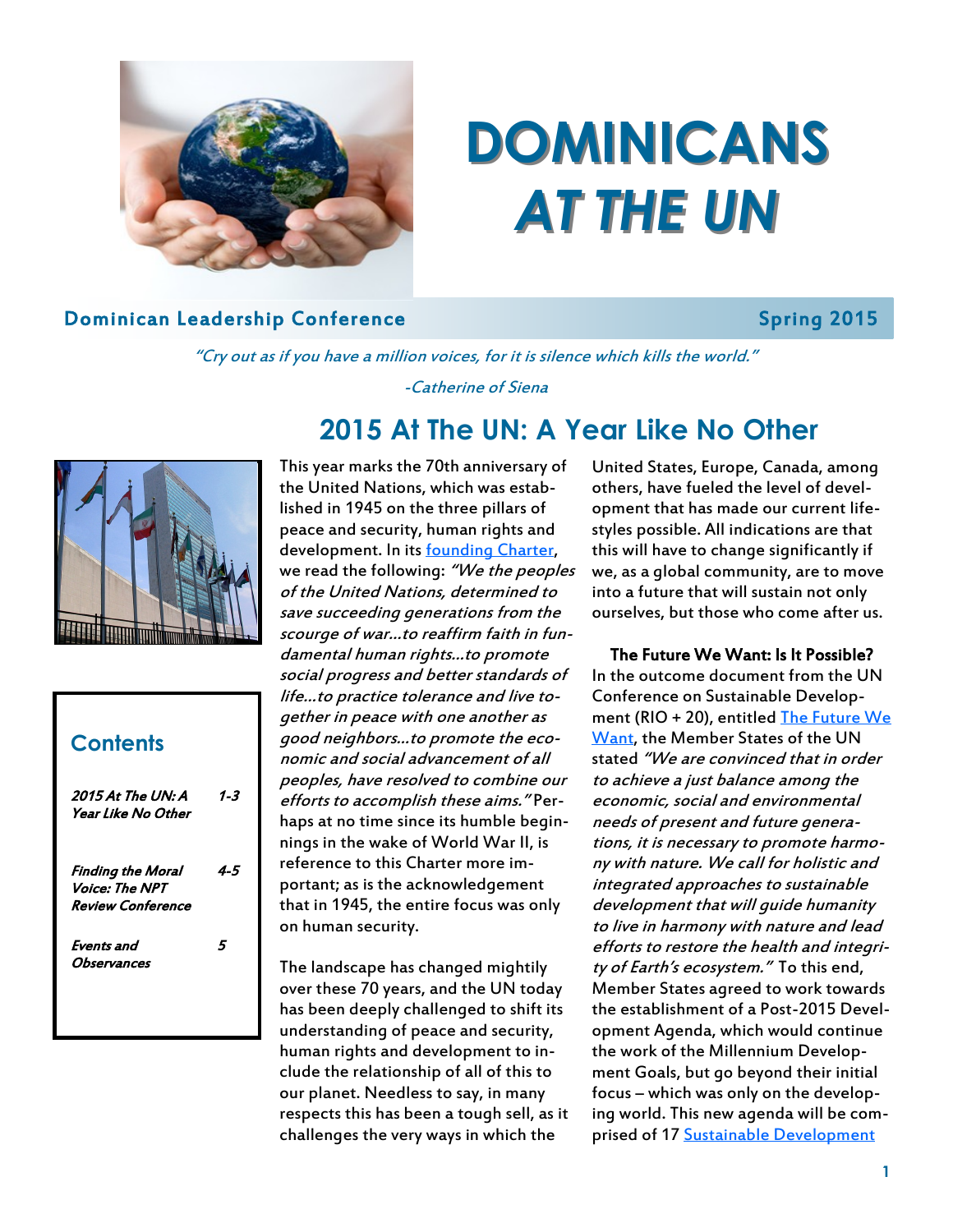### 2015 At The UN: A Year Like No Other (continued)

[Goals](https://sustainabledevelopment.un.org/sdgsproposal) (SDGs), which work to integrate the three dimensions of development: economic, social and environmental. But this is not the only process that the UN is engaged in at the moment.

#### SDGs: A Way Forward?

The SDGs, 17 in number, signify an effort to integrate the three dimensions of development: economic, social and environmental. This in itself is major, as



it is a movement out of the long held silomentality of the UN, and an acknowledgement of the interconnectedness of all things. Unlike the MDGs, which focused solely on the developing world, the SDGs are *universal* in scope, applying to all countries within the context of their respective national realities. This brings into play the principle of common but differentiated responsi**bilities (CBDR), one of the Rio Principles which** were a part of the outcome of the 1992 UN Conference on Sustainable Development, more commonly known as the **Earth Summit**. According to CBDR, all nations have a responsibility to contribute to our common, sustainable future; but not every nation bears the same degree of responsibility. It is in the area of climate change that this becomes an extremely contentious issue.

The scope of the SDGs is ambitious, as it encompasses the commitment to end poverty; reduce inequality within and among countries; ensure sustainable consumption and production patterns; and deal with climate change and its impact on the world's most vulnerable populations and on Earth's own ecosystems. Right now, the great unknown is whether or not the world's leaders will exercise the political will that is desperately needed in order for these goals to be achieved. This will require a major shift in their understanding of who they are in relationship to the peoples of the world, and the planet. In September, the abiding hope is that the General Assembly will formally adopt these Sustainable Development Goals as its Post-2015 Development Agenda. But…

#### Will There Be Financing for Sustainable Development?

Another significant piece of the development issue is that of financing. To this end, the UN will convene the Third International Conference on Financing for Development in July, in Addis Ababa, Ethiopia. The ambition of Member States at this conference will be to eradicate poverty and hunger, to achieve equitable and sustained economic growth and sustainable development, to protect the environment, and to promote peaceful and inclusive societies where no one is left behind. Key issues from previous conferences will be addressed, including outstanding pledges of Official Development Assistance; debt; trade; and technology transfer. The contentious issue of private financing for development will also be part of the conversation. While we do need the involvement of the private sector – i.e., corporations – in creating a way forward, there is great resistance worldwide among civil society organizations as to just how far the corporate reach will extend. The private sector is profit-oriented. Will it be willing to shift its focus in favor of people and planet? Which brings us to yet another significant event taking place this year, which has the potential to usher in an unprecedented level of international cooperation for the common good.

#### Paris 2015 and Counting…

In December, the [United Nations Framework Conven-](http://unfccc.int/2860.php)

[tion on Climate Change](http://unfccc.int/2860.php)  [\(UNFCCC\)](http://unfccc.int/2860.php) will meet in Paris for the hoped for adoption of a set of binding climate targets that will be critical to whether or not we will move into a sustainable future. The issue of carbon emissions, as well as climate financing for [mitigation and adaptation](http://news.gcfund.org/) and the transfer of technology ,especially for the world's most vulnerable populations,



will be addressed. The United States has pledged to cut greenhouse gas emissions between 26-28% on 2005 lev-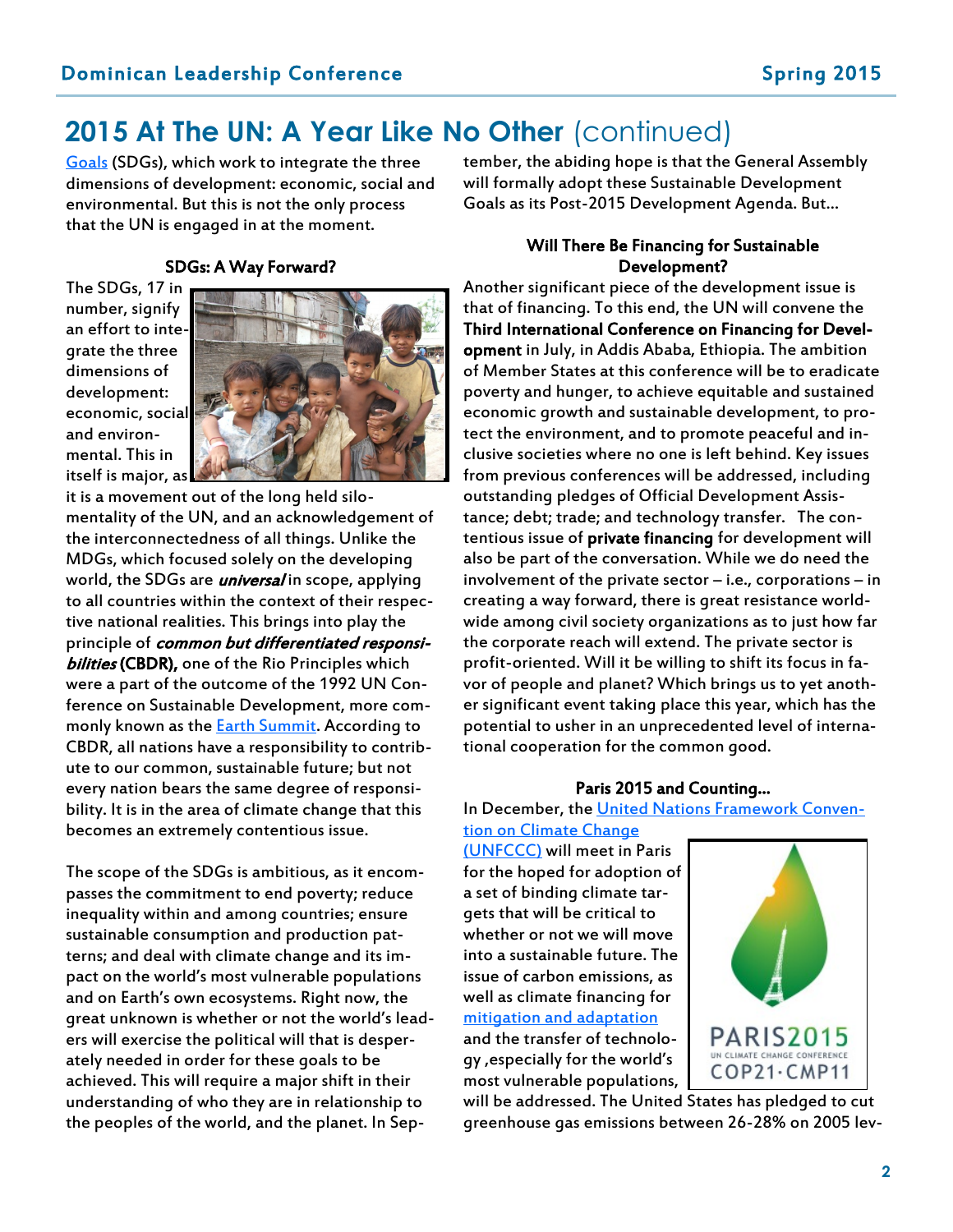### **2015 At The UN: A Year Like No Other** (continued)

els by 2025. Given the fact that historically, the US is the largest emitter of these gases, this is the moral and ethical thing to do. Nonetheless, President Obama's efforts to truly lead in this important area are being severely undermined by many in Congress. Meanwhile, 14 of the 15 hottest years measured have been in the first 14 years of the 21st century, with 2014 being the hottest year on record.

In remarks at a workshop on the Moral Dimensions of Climate Change and Sustainable Development: "Protect the Earth, Dignify Humanity," held in Vatican City in April, UN Secretary General Ban Ki-moon said that if there ever was an issue that requires unity of purpose, it is climate change. "Science tells us we are far off track from reducing global emissions. This is morally indefensible." He goes on to say "Future generations will judge us harshly if we fail to uphold our moral and historical responsibilities."

#### A Sign of Hope?



At the spring meeting of the International Monetary Fund / World Bank in Washington, DC, a coalition of eight governments called for a phase-out of fossil fuel subsidies as a

lead-up to the Paris conference. The Friends of [Fossil Fuel Subsidy Reform](http://www.mfat.govt.nz/fffsr/) include Costa Rica, Denmark, Ethiopia, Finland, New Zealand, Norway, Sweden and Switzerland. France has become the first additional country to endorse the statement. In part the statement reads. "Fossil fuel subsidy reform has both economic and environmental benefits, thereby supporting our shared global commitment to sustainable development." In 2013 alone, governments around the world spent more than \$548 billion on fossil fuel subsidies. Just imagine how this money could be used…

#### What Is Earth Asking of Us?

It has been said that ours is the first generation that can end poverty, and the last that can take concrete steps to avoid the worst impacts of climate change. This can be done. But... will it be done? While we may not be part of the negotiations involved in this all-important conference, we can make our voices heard, at least in terms of our own government. If you have not already done so, I urge you to go to the Dominican Sisters Conference [Paris 2015 and Counting](http://paris2015andcounting.org/) website, and write, or call President Obama ,as well as your representatives, urging them to take the moral high-road and *lead* in this situation, which holds for us both great promise, and great peril.

I close with the wisdom of Thomas Berry, from whose insights and spirit we can all draw as we do whatever we can do for the sake of all of God's good people, and Earth - this one sacred place which we all call home.

"We need not a human answer to an earth problem, but an earth answer to an earth problem. The earth will solve its problems, and possibly our own, if we will let the earth function in its own ways. We need only listen to what the earth is telling us…We will go into the future as a single sacred community, or we will all perish in the desert."



[Click here](https://www.youtube.com/watch?v=1I2cEDbIW04&app=desktop) or on the video about to watch "The Road to Development Justice."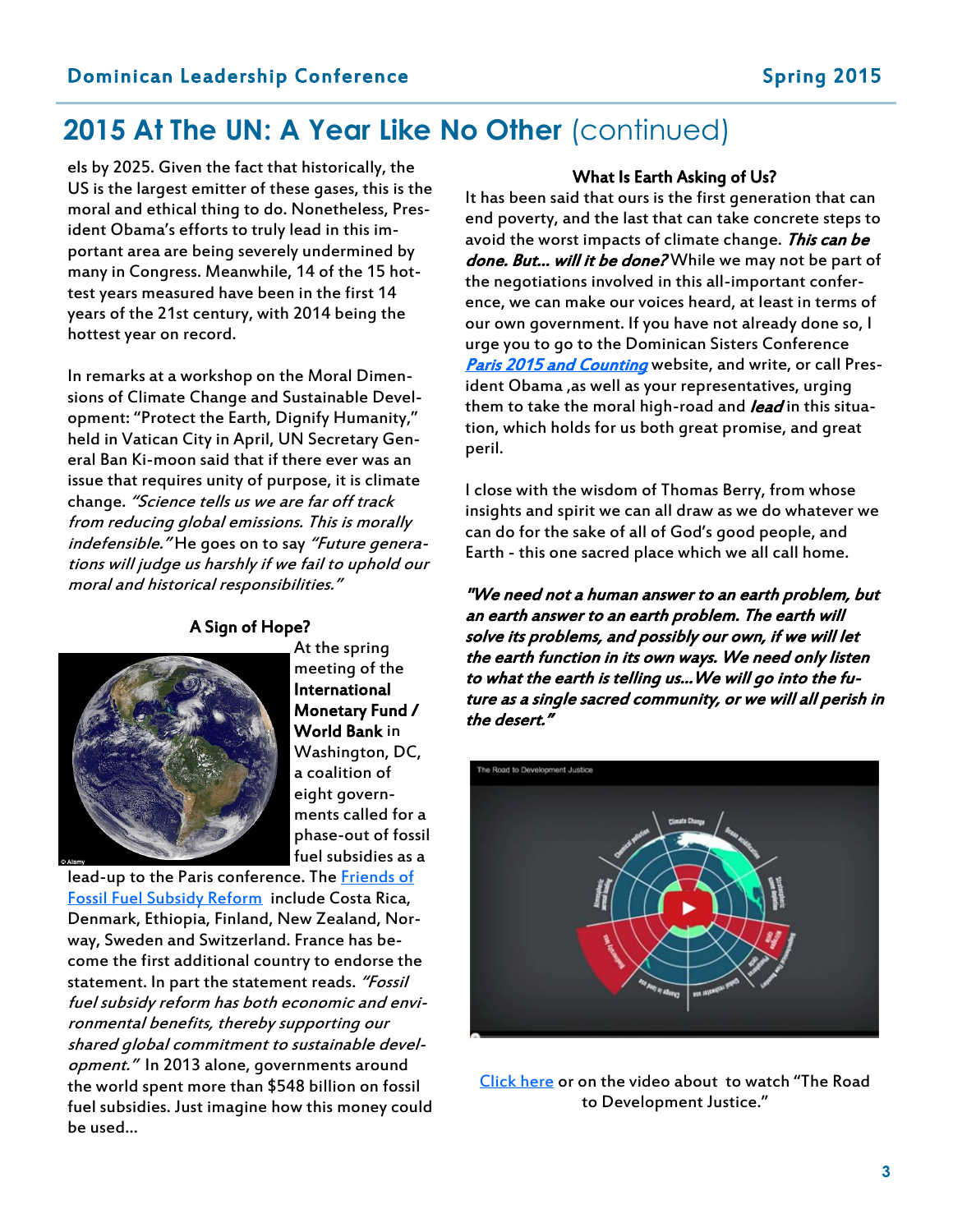### **Finding the Moral Voice: The 2015 Non-Proliferation Treaty Review Conference**

**Kelly Litt, Dominican Volunteer**

One of the main goals of the UN is to promote and establish international peace and security. One way in which that can be realized is through disarmament. The 2015 Review Conference of the Parties to the Treaty on the Non-Proliferation of Nuclear Weapons (NPT) was held in New York 27 April to 22 May 2015.

According to United Nations Office for Disarmament Affairs (UNODA), the Non-Proliferation Treaty "is a landmark international treaty whose objective is to prevent the spread of nuclear weapons and weapons technology, to promote cooperation in the peaceful uses of nuclear energy and to further the goal of achieving nuclear disarmament and general and complete disarmament." This treaty represents a commitment to the goal of disarmament by both states that are currently nuclear weapon free and states that possess nuclear weapons. There are currently 190 states that have signed on to the treaty, including five nuclearweapon states: the United States, Russia, China, France, and the United Kingdom.

At the opening session of the Non-Proliferation Treaty Review Conference, many members states insisted that the use or threat of use of nuclear weapons is a crime against humanity and pressed for a complete exclusion of the use and threat of use of nuclear weapons in all military documents. The Ambassador of Sweden explained it well by saying that the "status quo is unsustainable," and "putting human beings first at the heart of nuclear disarmament is key."

On April 9<sup>th</sup>, the Holy See and the **Global Security** [Institute](http://gsinstitute.org/) hosted an event at the United Nations entitled: Nuclear Weapons and the Moral Compass. This event brought together numerous leaders from various religious backgrounds to discuss the moral implications of living in a nuclear weapons filled world. Many popes including Pope John Paul II, Pope Benedict, and Pope Francis were mentioned for having criticized nuclear weapons,

warning of their danger, and pressing for disarmament.

Archbishop Bernadito Auza, the Permanent Observer of the Holy See to the United Na-



tions, explained that morality has a large role to play in disarmament. Pope Francis explained that "peace must be built on justice, socio-economic development, freedom, respect for fundamental human rights, the participation of all in public affairs and the building of trust between peoples;" peace cannot be found through weapons and armaments. Through the lens of morality, nuclear weapons are unjustifiable. They are diverting vast money and resources away from development, alleviating poverty, mitigating climate change, providing education and healthcare, and other necessary developmental and financial initiatives.

In his message at the [Vienna Conference on the Human](https://w2.vatican.va/content/francesco/en/messages/pont-messages/2014/documents/papa-francesco_20141207_messaggio-conferenza-vienna-nucleare.html)itarian Impact of Nuclear [Weapons,](https://w2.vatican.va/content/francesco/en/messages/pont-messages/2014/documents/papa-francesco_20141207_messaggio-conferenza-vienna-nucleare.html) Pope Francis called for an "ethic of solidarity which encourages peoples to work together for a more secure world, and a future that is increasingly rooted in moral values and responsibility on a global scale." Through nuclear weapons, humans are pretending to be gods and are justifying the potential destruction of entire populations for their own national interest. However, there are no victors in nuclear war, only victims.

Some individuals argue that there is morality in warfare, but nuclear warfare is in a category all of its own – nuclear weapons are not proportional, they are indiscriminate between civilian and soldier, and they create mass killings of innocent citizens, men, women, and children alike. Nuclear weapons are simply contrary to international humanitarian law and they send the message that people are expendable. Is a world free of nuclear weapons merely utopian thinking? Will the world ever know peace? Working toward disarmament is still urgent nonetheless. We must begin to appeal to the human conscience rather than self-interest. As the NPT is the